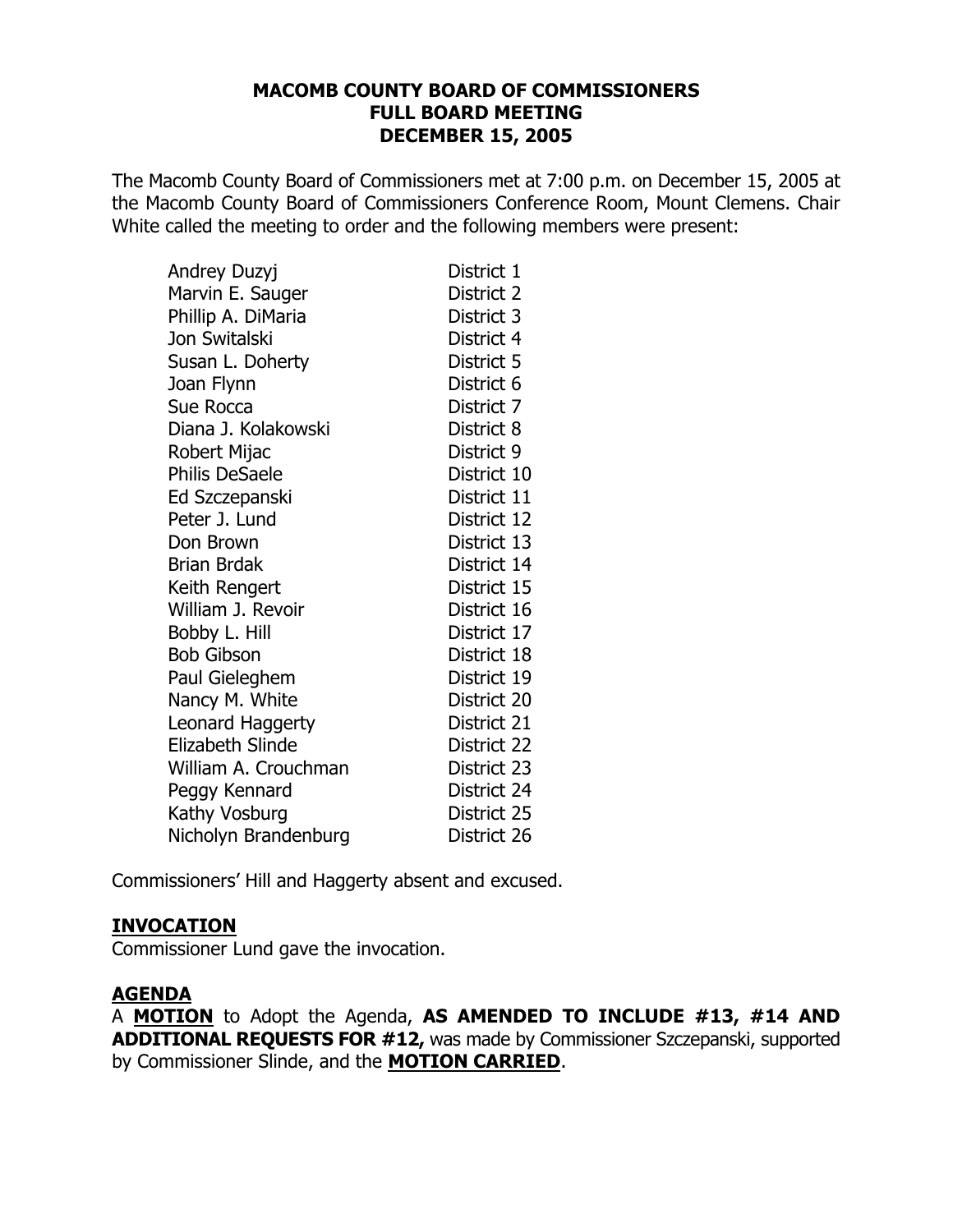# **MINUTES**

A MOTION to approve the minutes dated November 17, 2005 (Full Board) and December 7, 2005 (Special) was made by Commissioner Brandenburg, supported by Commissioner Revoir, and the **MOTION CARRIED.** 

#### **PRESENTATION**

Commissioners' Flynn and Kolakowski presented Resolution to the De LaSalle Pilots Soccer Team for winning the Division I State Championship.

## **PUBLIC PARTICIPATION**

Pastor D. L. Bradley, 22645 Quinn Road, Clinton Township James Goldwater, 19346 Brandt, Roseville Gregory Murray, 10 1/2 Eldridge, Mt. Clemens Pastor John Mack, 58527 Delaney, New Haven Janet Hayes, 25530 Buick, Roseville Denise Mentzer, 38552 Albert, Clinton Township **Donald Lobsinger, St. Clair Shores** 

All of these members of the public spoke of their concerns and ideas for the county. Such issues as: the position of Ombudsman, continued problems with the hiring practices, crime in the county, Corporate Occupational Health, the City of Roseville politics and the election, the possibility of a University coming to Macomb County and the Macomb County Library and all it offers to the residents.

## **COMMITTEE REPORTS COMMUNITY SERVICES COMMITTEE - December 5, 2005**

The Clerk read the recommendations from the Community Services Committee and a MOTION was made by Chairperson Doherty, supported by Vice-Chairperson DeSaele, to adopt the committee recommendations.

- 1. AUTHORIZE MACOMB MSU EXTENSION TO RECEIVE \$13,000 FROM MSU EXTENSION TO CONTINUE SUPPORT OF THE HOME HORTICULTURE EDUCATION PROGRAM IN MACOMB COUNTY FROM DECEMBER 1, 2005, UNTIL FUNDS ARE FULLY EXPENDED.
- $2<sub>1</sub>$ AUTHORIZE THE MACOMB COUNTY COMMUNITY SERVICES AGENCY TO RECEIVE \$34,887 FROM SUBURBAN MOBILITY AUTHORITY **FOR** REGIONAL TRANSPORTATION (SMART) UNDER THE SPECIALIZED SERVICES OPERATING **ASSISTANCE PROGRAM**

## THE MOTION CARRIED.

## PLANNING & ECONOMIC DEVELOPMENT COMMITTEE - December 6, 2005

The Clerk read the recommendation from the Planning and Economic Development Committee and a **MOTION** was made by Chairperson Vosburg, supported by Vice-Chairperson Duzyj, to adopt the committee recommendation.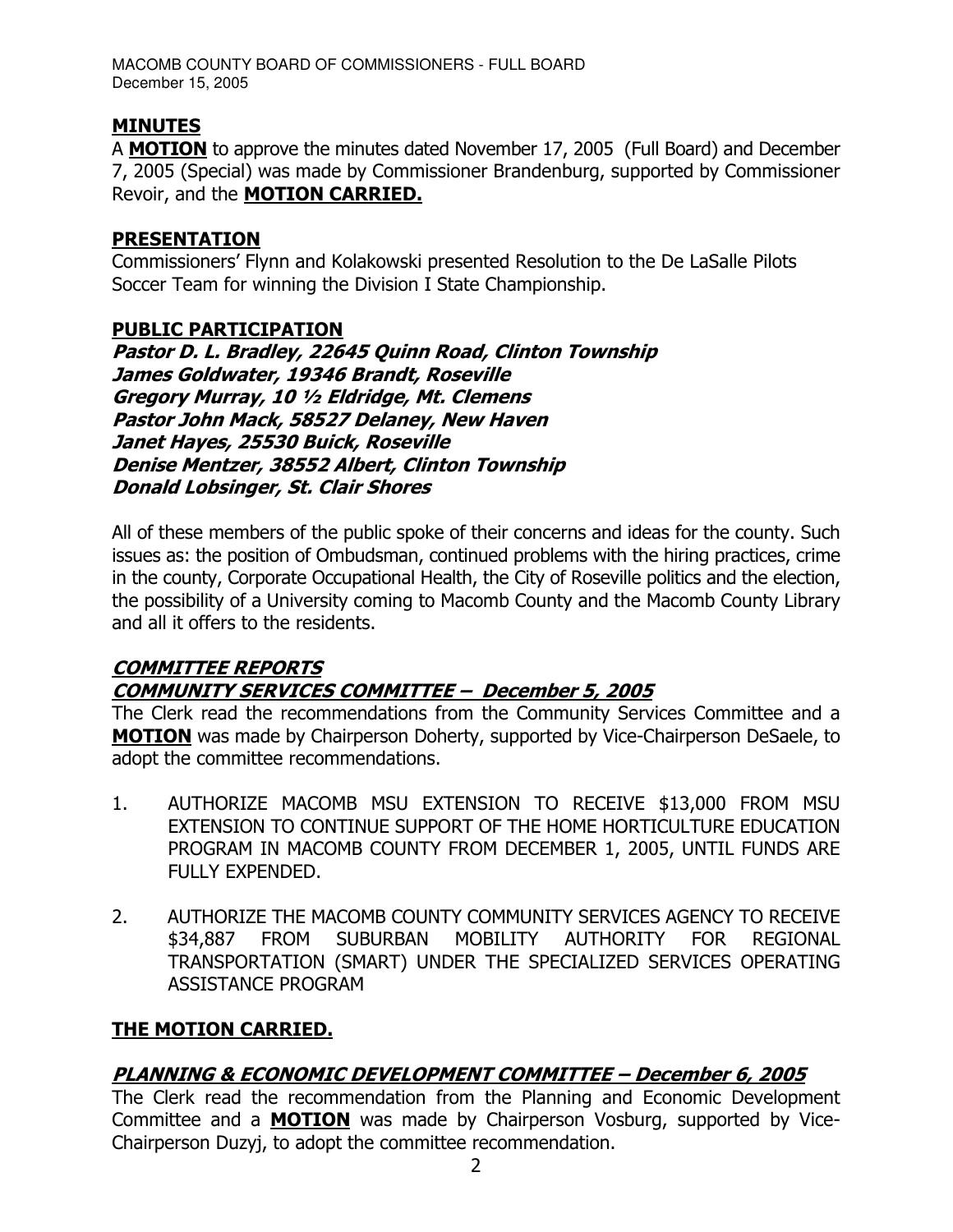1. APPROVE THE INCLUSION OF THE 17801 14 MILE ROAD PROJECT IN THE MACOMB COUNTY BROWNFIELD REDEVELOPMENT PLAN.

## <u>THE MOTION CARRIED.</u>

## <u> OPERATIONAL SERVICES COMMITTEE - December 6, 2005</u>

The Clerk read the recommendations from the Operational Services Committee and a **MOTION** was made by Vice-Chairperson Kennard, supported by Commissioner Brandenburg, to adopt the committee recommendations.

1. AUTHORIZE PAYMENT FOR THE WORK PERFORMED AS FOLLOWS:

| <b>MARTHA T. BERRY</b>                   | ELLISDON MICHIGAN, INC.       | \$116,859.28 |
|------------------------------------------|-------------------------------|--------------|
| <b>JUVENILE JUSTICE</b><br><b>CENTER</b> | PROJECT CONTROL SYSTEMS, INC. | 52.923.26    |
| <b>MARTHA T. BERRY</b>                   | PROJECT CONTROL SYSTEMS, INC. | 39,220.00    |
| <b>MARTHA T. BERRY</b>                   | PROJECT CONTROL SYSTEMS, INC. | 181,260.00   |
| <b>HALL ROAD WAREHOUSE</b>               | WAKELY ASSOCIATES, INC.       | 19,380.00    |
| <b>JUVENILE JUSTICE</b><br><b>CENTER</b> | WAKELY ASSOCIATES, INC.       | 34,873.06    |
| NEW PUBLIC WORKS<br><b>BUILDING</b>      | WAKELY ASSOCIATES, INC.       | 21,661.96    |

FURTHER, FUNDS ARE AVAILABLE IN THE CAPITAL BUDGET.

- 2. CONCUR WITH THE PURCHASING MANAGER AND APPROVE THE PURCHASE OF ONE CANON IR5570 DIGITAL COPY SYSTEM FOR THE COUNTY CLERK'S OFFICE FROM OUR CONTRACTED VENDOR, IKON OFFICE SOLUTIONS, WITH STATE OF MICHIGAN PRICING OF \$10,382.00; FUNDS ARE AVAILABLE FROM THE CONVENIENCE COPIER FUND.
- 3. AUTHORIZE THE PURCHASING DEPARTMENT TO ISSUE A REQUEST FOR PROPOSAL TO REPLACE THE DOOR ELECTRONICS IN THE TOWER AREA OF THE JAIL.

## <u>THE MOTION CARRIED.</u>

## <u> JUSTICE AND PUBLIC SAFETY COMMITTEE – December 7, 2005</u>

The Clerk read the recommendations from the Justice and Public Safety Committee and a MOTION was made by Chairperson Rengert, supported by Vice-Chairperson Brdak, to adopt the committee recommendations.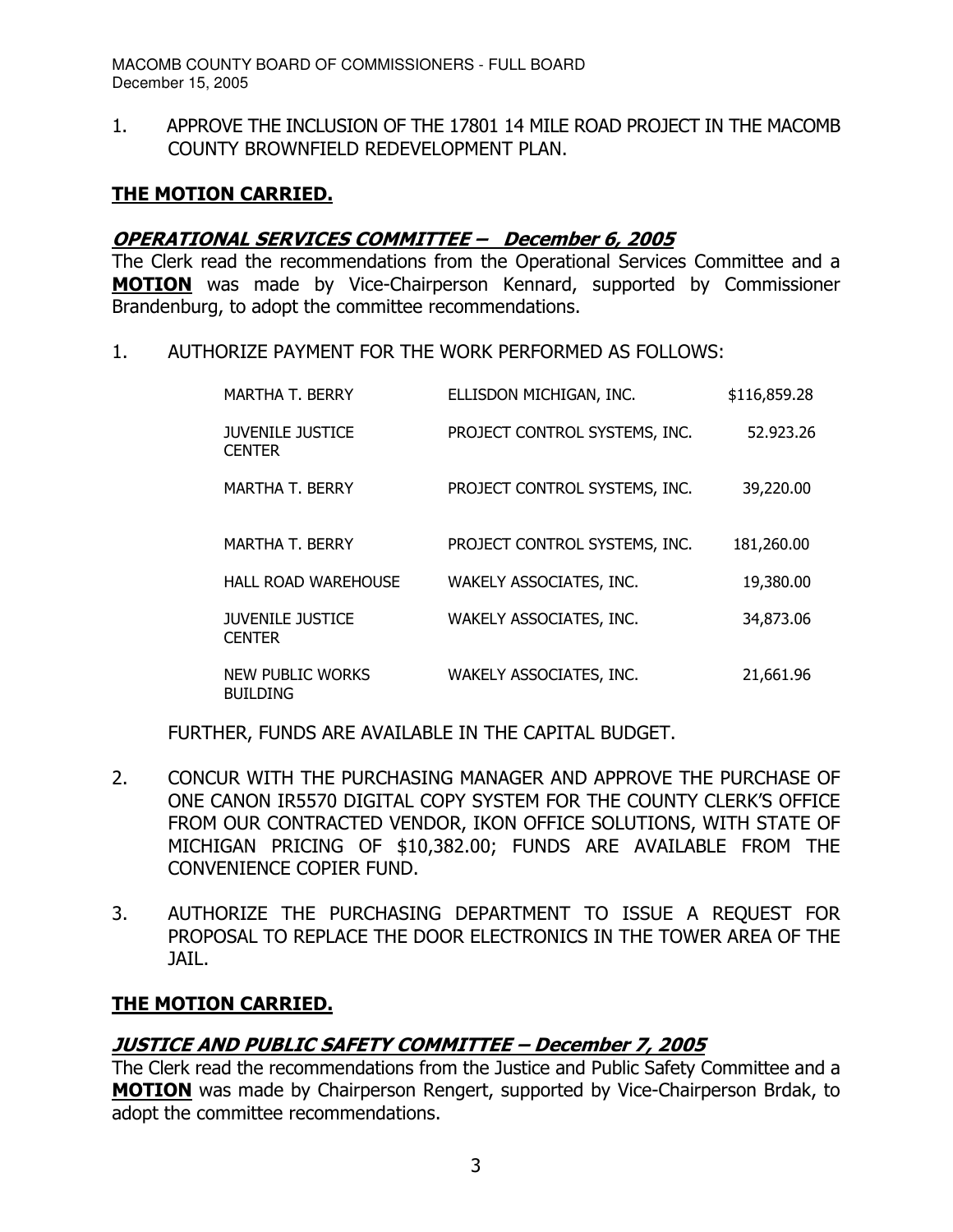- 1. ACCEPT FEDERAL GRANT (IN THE AMOUNT OF \$98,664.00) AND AUTHORIZE SHERIFF'S DEPARTMENT TO PURCHASE IN-CAR VIDEO CAMERAS AT NO COST TO THE COUNTY.
- 2. AUTHORIZE THE FILING OF DEPARTMENT OF HUMAN SERVICES GRANT FUNDING IN THE AMOUNT OF \$125,000.00 TO IMPROVE ASSESSMENT AND CASE TRACKING AT THE CIRCUIT COURT - JUVENILE DIVISION. NO CASH MATCH IS REQUIRED.

## <u>THE MOTION CARRIED.</u>

## <u>LEGISLATIVE AND ADMINISTRATIVE SERVICES COMMITTEE – December 7,</u> 2005

The Clerk read the recommendations from the Legislative and Administrative Services Committee and a MOTION was made by Chairperson Lund, supported by Vice-Chairperson Switalski, to adopt the committee recommendations.

Commissioner Brandenburg asked to separate Motion  $#6$ . There were **NO** objections.

A vote was taken on the following:

- 1. APPROVE THE ISSUANCE OF A REOUEST FOR PROPOSALS FOR THE PROCUREMENT, INSTALLATION, TRAINING AND MAINTENANCE OF VIDEO EQUIPMENT, HARDWARE AND ASSOCIATED SOFTWARE FOR THE COUNTY'S JUDICIAL VIDEO PROCEEDINGS/CONFERENCING SYSTEM.
- 2. APPROVE THE ISSUANCE OF A NETWORK EQUIPMENT UPGRADE FOR TELECOMMUNICATIONS REOUEST FOR PROPOSALS AND A TELECOMMUNICATIONS SYSTEM REPLACEMENT REQUEST FOR PROPOSALS.
- 3. ADOPT THE STRATEGIC INFORMATION TECHNOLOGY BUSINESS PLAN AS DETAILED IN CORRESPONDENCE FROM THE INFORMATION TECHNOLOGY DIRECTOR, WITH EMPHASIS ON MOVING FORWARD ON PRIORITY TYPE I INITIATIVES.
- 4. APPROVE THE PURCHASE OF THE PRINCIPAL RESIDENCE EXEMPTION AUDIT SOFTWARE FOR THE TREASURERS' OFFICE AT A COST NOT TO EXCEED \$2,500.00; FUNDING IS AVAILABLE IN THE CAPITAL PROJECTS - TREASURER TAX BS&A ACCOUNT.
- 5. APPROVE THE PURCHASE OF 12 PROLIANT SERVERS, 12 VERITAS BACKUP LICENSES, TWO MICROSOFT WINDOWS 2003 ENTERPRISE SERVER LICENSES, 10 MICROSOFT WINDOWS 2003 STANDARD SERVER LICENSES, AND 365 MICROSOFT OFFICE 2003 LICENSES AT A PRICE NOT TO EXCEED \$173,540.65; FUNDING IS AVAILABLE IN THE PC REPLACEMENT/UPGRADE ACCOUNT.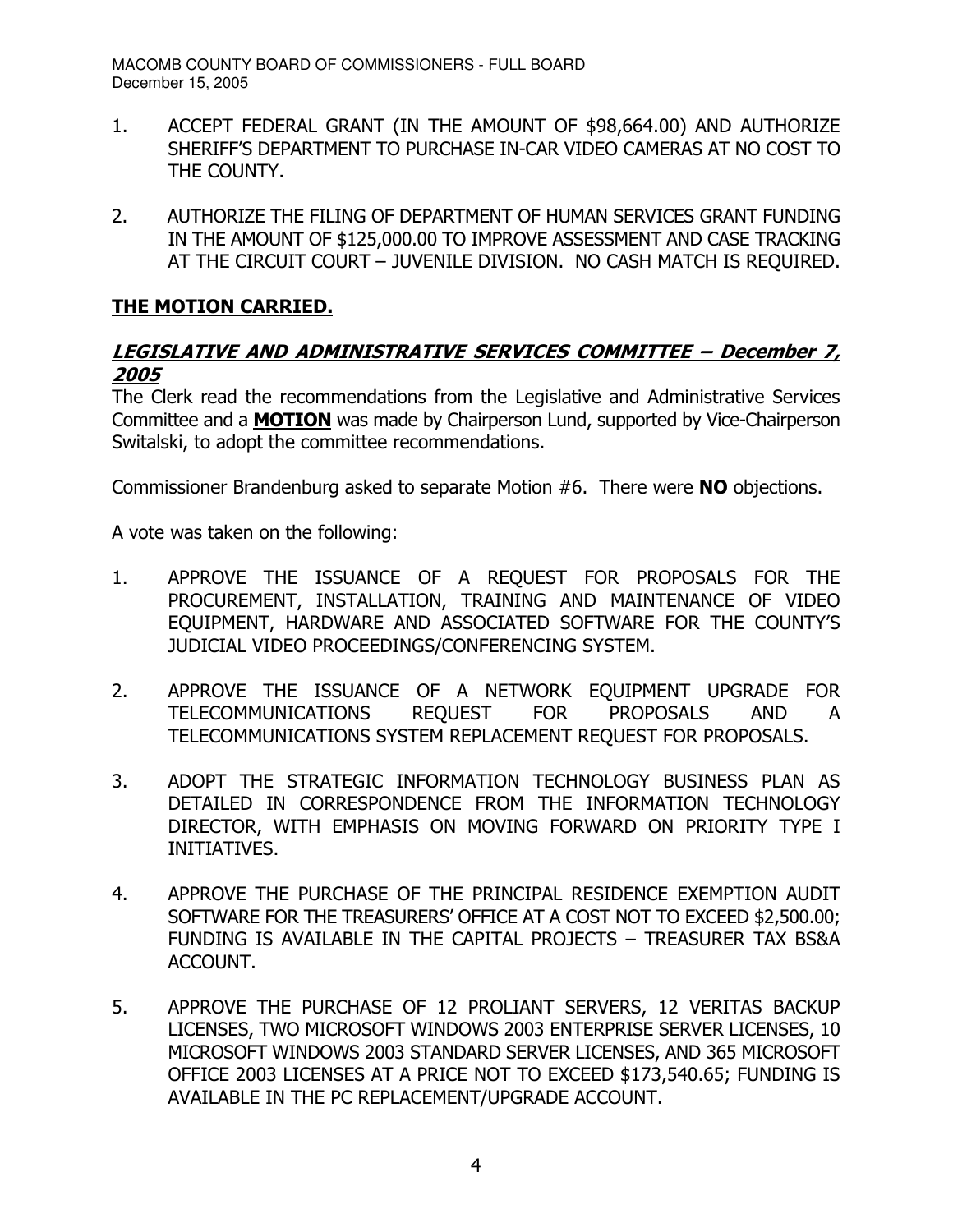7. ADOPT MACMIS POLICY COMMITTEE RESOLUTION TO EXPAND ITS MEMBERSHIP TO INCLUDE EMERGENCY MANAGEMENT SERVICES AND JUVENILE JUSTICE CENTER (ONE (1) VOTE PER DEPARTMENT MEMBER).

## <u>THE MOTION CARRIED.</u>

## <u>SEPARATED MOTION</u>

6. ENTER INTO A MASTER AGREEMENT FOR THE ESCROW OF SOURCE CODE AS OUTLINED IN THE CORRESPONDENCE FROM THE INFORMATION TECHNOLOGY DIRECTOR, AT A ONE-TIME SETUP FEE OF \$2,050.00, WITH AN ADDITIONAL \$950.00 PER VENDOR PER YEAR; FUNDING IS AVAILABLE WITHIN THE INFORMATION TECHNOLOGY BUDGET.

Commissioners' Brandenburg, DeSaele, Revoir and Doherty put forth questions to Cyntia Zerkowski, IT Director.

THE MOTION CARRIED, with Commissioner Brandenburg voting NO.

## <u> HEALTH SERVICES COMMITTEE – December 8, 2005</u>

The Clerk read the recommendations from the Health Services Committee and a **MOTION** was made by Vice-Chairperson Brown, supported by Commissioner Brdak, to adopt the committee recommendations.

Commissioner Brandenburg asked to separate Motions  $#2$  and  $#3$ . There were  $NO$ objections.

Commissioner Vosburg asked to separate Motion  $#1$ . There were **NO** objections.

Chair White separated all four of them. There were NO objections.

## <u>SEPARATED MOTION</u>

1. APPROVE THE FILING ON BEHALF OF MACOMB COUNTY OF AN AMICUS BRIEF IN THE UNITED STATES SUPREME COURT WETLANDS CASE CARABELL VS ARMY CORPS OF ENGINEERS.

Commissioner Vosburg asked to Tom Kalkofen, Director, Health Department to explain this motion.

## <u>THE MOTION CARRIED.</u>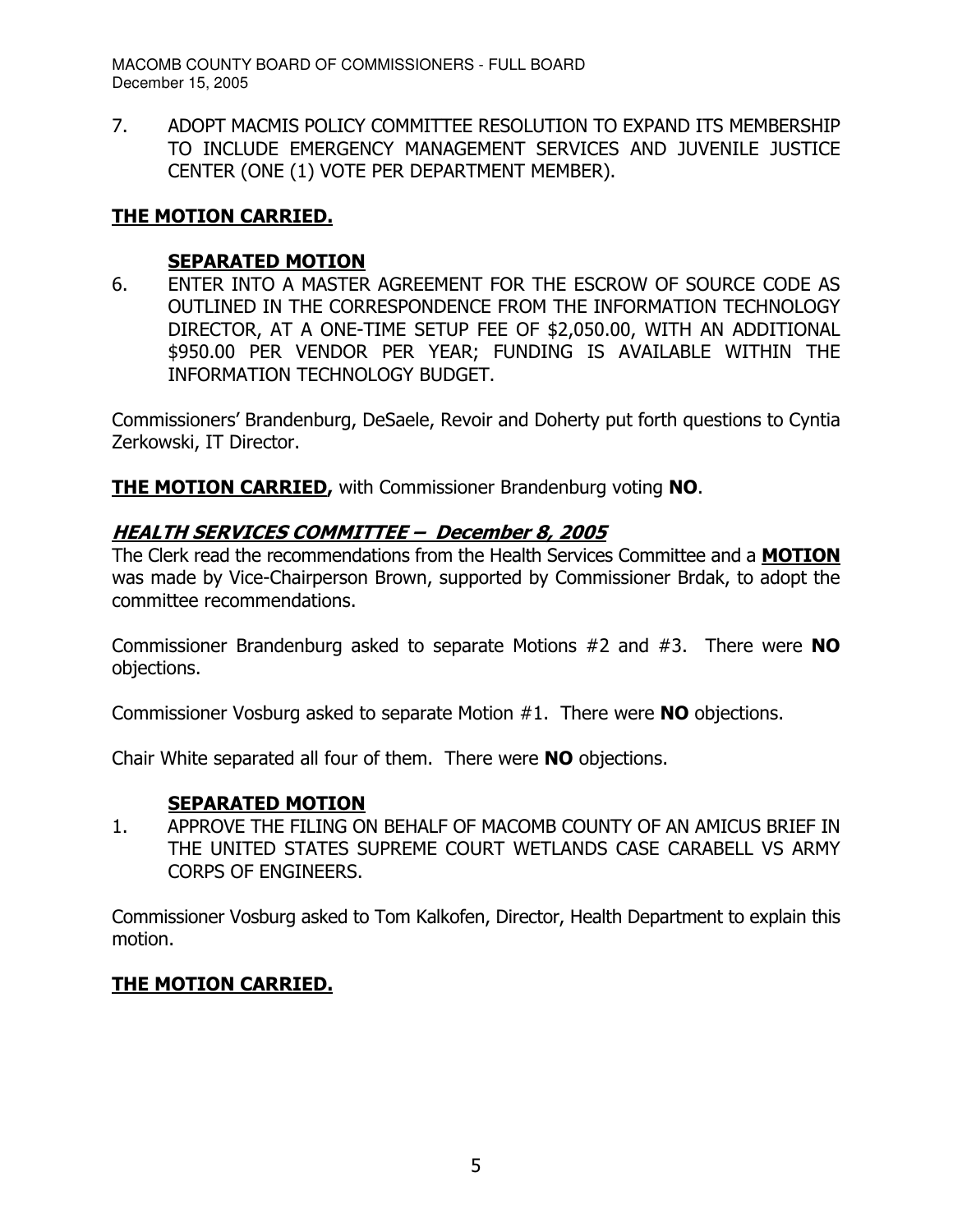## <u>SEPARATED MOTION</u>

2. APPROVE AN INCREASE IN ADOPTION FEES AT THE MACOMB COUNTY ANIMAL SHELTER FOR DOGS FROM \$64.00 TO \$75.00, EFFECTIVE JANUARY 1, 2006.

Commissioner Brandenburg would rather see the animals adopted than the fees increased.

THE MOTION CARRIED, with Commissioners' Brandenburg and Revoir voting NO.

## <u>SEPARATED MOTION</u>

3. APPROVE AN INCREASE IN ADOPTION FEES AT THE MACOMB COUNTY ANIMAL SHELTER FOR CATS FROM \$42.00 TO \$45.00, EFFECTIVE JANUARY 1, 2006.

Commissioner Brandenburg would rather see the animals adopted than the fees increased.

THE MOTION CARRIED, with Commissioner Brandenburg voting NO.

## <u>SEPARATED MOTION</u>

4. AUTHORIZE THE HEALTH DEPARTMENT TO EMPHASIZE SPECIFIC AREAS OF DEPARTMENTAL ACTIVITY FOR 2006.

## <u>THE MOTION CARRIED.</u>

## <u> PERSONNEL COMMITTEE – December 12, 2005</u>

The Clerk read the recommendations from the Personnel Committee and a MOTION was made by Chairperson Mijac, supported by Vice-Chairperson Crouchman, to adopt the committee recommendations.

Commissioner Brandenburg asked to separate Motion  $#4$ . There were  $NO$  objections.

A vote was taken on the following:

- 1. RECONFIRM THE FOLLOWING VACANCIES:
	- 1. (1) ASSESSOR/THERAPY COORDINATOR COMMUNITY CORRECTIONS
	-
	-
	- 4. (1) DEPUTY COURT CLERK II 42-1 DISTRICT COURT
	- 5. (1) COURT RECORDER 42-2 DISTRICT COURT
	- 6. (1) DEPUTY COURT CLERK II 42-2 DISTRICT COURT
	- 7. (1) ANALYST/PROGRAMMER INFORMATION TECHNOLOGY
	- 8. (1) ACCOUNT CLERK IV MSU EXTENSION
	- 9. (1) ASSISTANT PROSECUTOR III PROSECUTING ATTORNEY
	- 10. (1) ADMINISTRATIVE ASSISTANT PUBLIC WORKS
	- 11. (1) DAYCARE CENTER COORDINATOR SENIOR CITIZEN SERVICES

2. (1) THERAPIST III COMMUNITY MENTAL HEALTH 3. (1) REFEREE FRIEND OF THE COURT

2. APPROVE THE RECLASSIFICATION OF ONE TYPIST CLERK I/II POSITION TO SENIOR SECRETARY IN THE OFFICE OF THE PROSECUTING ATTORNEY.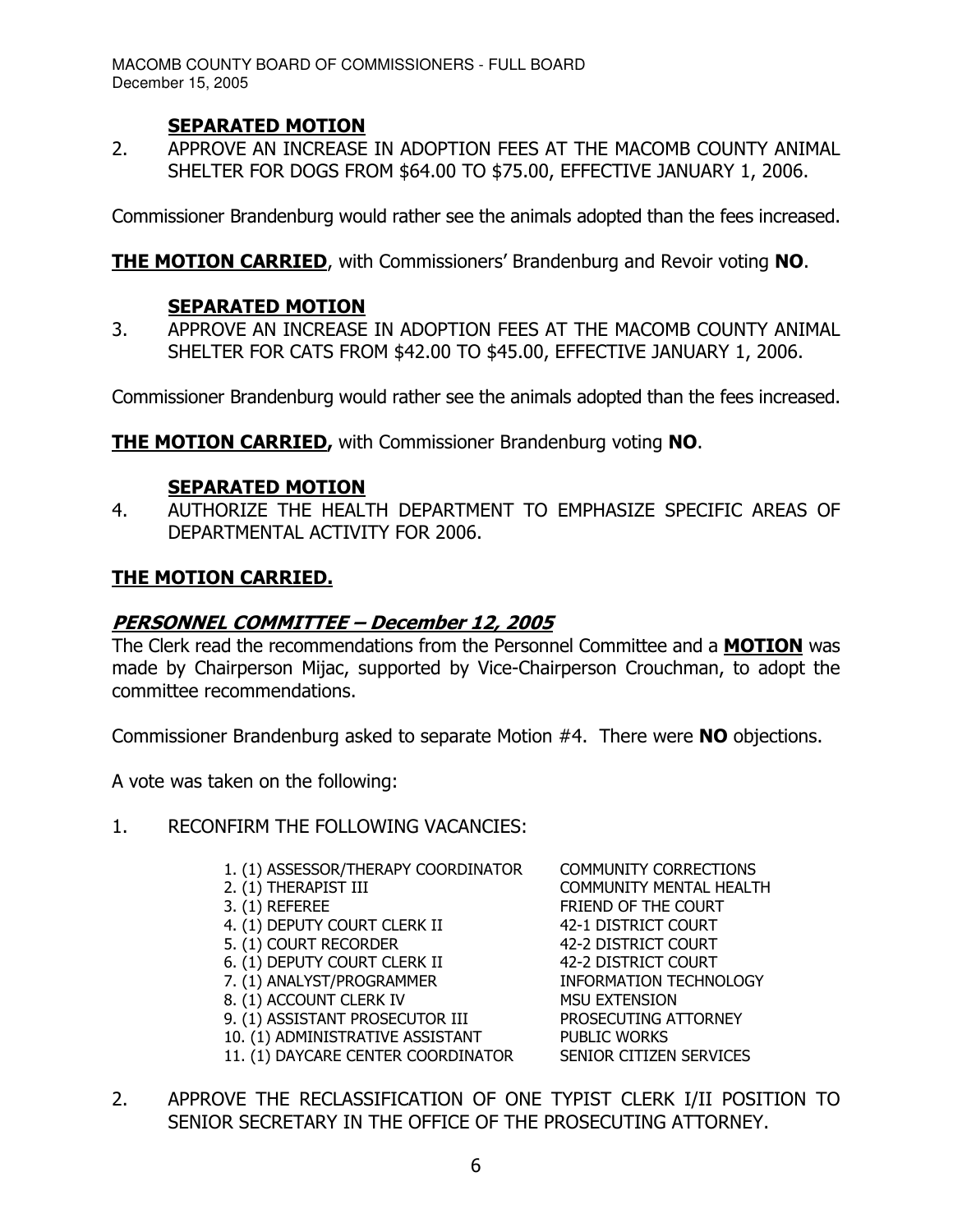3. APPROVE THE CONTRACT AMENDMENTS REGARDING FLEXIBLE SPENDING ACCOUNT GRACE PERIOD RESOLUTION.

## <u>THE MOTION CARRIED</u>.

## <u>SEPARATED MOTION</u>

4. APPROVE THE REVISED VACANCY RECONFIRMATION PROCESS, BUT THAT INTERVIEWS NOT BE CONDUCTED UNTIL THE MONTHLY REPORT ON VACANT POSITIONS IS APPROVED BY THE PERSONNEL COMMITTEE.

THE MOTION CARRIED, with Commissioners' Szczepanski, Revoir, Brandenburg and Brown voting **NO**.

## <u> FINANCE COMMITTEE – December 13, 2005</u>

The Clerk read the recommendations from the Finance Committee and a MOTION was made by Chairperson Slinde, supported by Vice-Chairperson DiMaria, to adopt the committee recommendations.

Commissioner Brandenburg asked to carry forward her **NO** votes from committee on the following bills: Family Planning (page 125) Water To Go (page124) CC Plus (page 118). There were **NO** objections.

- 1. APPROVE THE MONTHLY BILLS (WITH CORRECTIONS, DELETIONS AND/OR ADDENDA) AND AUTHORIZE PAYMENT; FURTHER, TO APPROVE THE PAYROLL IN THE TOTAL AMOUNT OF \$12,549,133.79, WITH NECESSARY MODIFICATIONS TO THE APPROPRIATIONS.
- 2. CONCUR IN THE RECOMMENDATION OF CORPORATION COUNSEL REGARDING THE CASE OF VESTER WILSON V MARTHA T. BERRY MEDICAL FACILITY, ET AL.

## <u>THE MOTION CARRIED.</u>

## **BUDGET COMMITTEE -**

The Clerk read the recommendations from the Budget Committee and a MOTION was made by Chairperson Kolakowski, supported by Vice-Chairperson Revoir, to adopt the committee recommendations.

Commissioner Brandenburg asked to separate Motion  $#5$ . There were **NO** objections.

Commissioner Doherty asked to separate Motion  $#4$ . There were  $NO$  objections.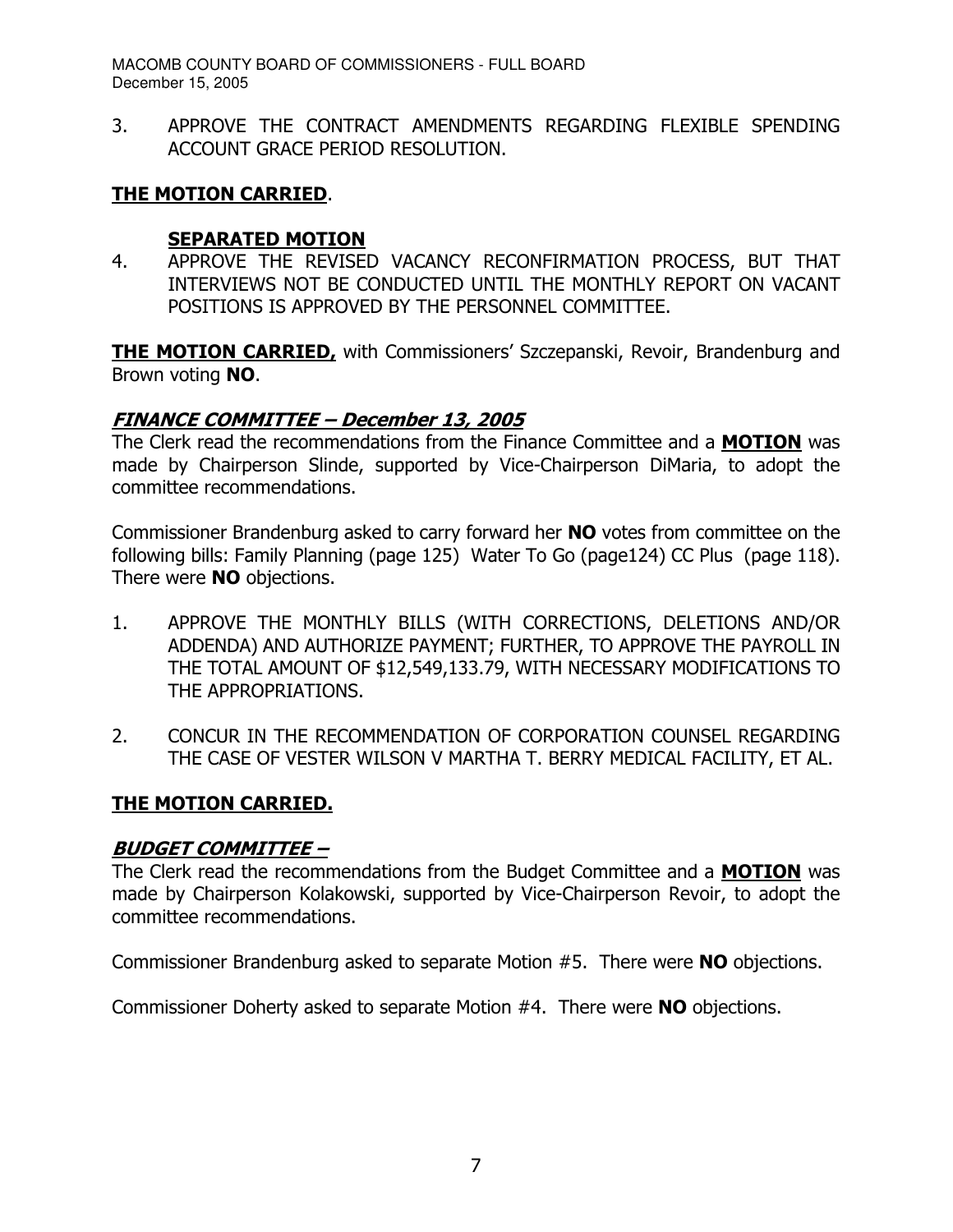A vote was taken on the following:

- 1. AUTHORIZE THE FILING OF THE SEVENTH YEAR OF THE JUVENILE ACCOUNTABILITY BLOCK GRANT IN THE AMOUNT OF \$48,746.00 WITH A CASH MATCH OF \$4,875,00 TO CONTINUE JUVENILE DRUG COURT OPERATIONS. FUNDING IS AVAILABLE IN THE 2006 BUDGET.
- 2. AUTHORIZE THE COUNTY CLERK TO PROVIDE WIRELESS INTERNET ACCESS TO MACOMB COUNTY JURORS STARTING IN DECEMBER 2005, OR ANOTHER DATE SET BY THE CLERK, FOR A 12-MONTH PILOT PROJECT IN THE JURY ROOM OF THE COURT BUILDING AT A MONTHLY COST NOT TO EXCEED \$70.00 AND A ONE-TIME INSTALLATION COST NOT TO EXCEED \$250.00, PLUS A ONE-TIME HARDWARE COST NOT TO EXCEED \$250.00, FOR A TOTAL ONE-TIME COST NOT TO EXCEED \$500.00, SUBJECT TO APPROVAL OF THE CHIEF JUDGE AND SUBJECT TO THE I.T. DEPARTMENT REQUIREMENTS IN THE ATTACHED 12/5/05 MEMO. FUNDS ARE AVAILABLE IN THE CLERK'S BUDGET.
- 3. APPROVE THE 2005 EQUALIZATION STUDY AS SUBMITTED BY THE EQUALIZATION DEPARTMENT.
- 6. AUTHORIZE TO CORRECT THE 2005 MACOMB COUNTY APPORTIONMENT REPORT FOR HARRISON TOWNSHIP'S MILLAGE INCREASE FROM 3.9032 TO 6.7735 AND CITY OF EASTPOINTE'S MILLAGE INCREASE FROM 18.9845 TO 25.9845 AS A RESULT OF VOTER APPROVAL AT THE NOVEMBER 8, 2005 GENERAL ELECTION.

## <u>THE MOTION CARRIED.</u>

## <u>SEPARATED MOTION</u>

4. APPROVE THE RECOMMENDED 2006 PAY ADJUSTMENT FOR NON-UNION EMPLOYEES AT 2.5%.

Commissioner Doherty wanted it noted this is not a pay adjustment for elected officials. This adjustment is for non-union employees only.

## <u>THE MOTION CARRIED.</u>

## <u>SEPARATED MOTION</u>

5. APPROVE THE RECOMMENDED RESTRUCTURING OF THE LABORATORY AT MARTHA T. BERRY MEMORIAL MEDICAL CARE FACILITY.

Commissioner Brandenburg indicated she has never seen a laboratory that was not profitable. The board should be paying closer attention so money can be generated.

THE MOTION CARRIED, with Commissioner Brandenburg voting NO.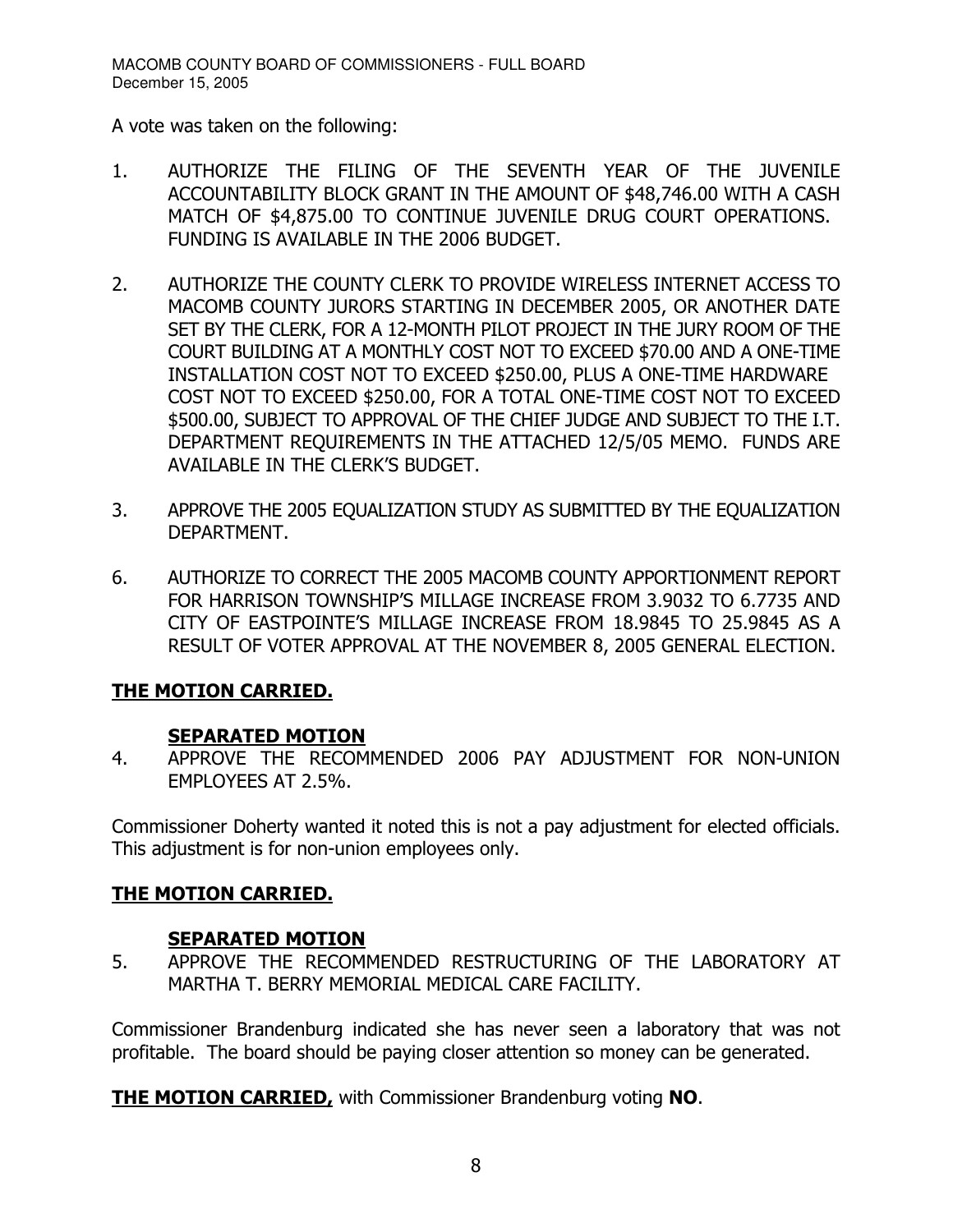## **RESOLUTIONS/TRIBUTES**

A MOTION was made by Commissioner DiMaria, supported by Commissioner Revoir, to adopt the Resolutions and Tributes in their entirety.

- Res. No. 05-131 Honoring Elaine Roberson Retirement from Bruce Township (offered by Brown; recommended by Operational Services Committee on  $12/6/05)$
- Res. No. 05-135 2005 Revised Depository Resolution, as Amended (recommended by Finance Committee on 12/13/05)
- Res. No. 05-132 Honoring Don Green  $-80<sup>th</sup>$  Birthday (offered by DeSaele and Vosburg; recommended by Finance Committee on 12/13/05)
- Res. No. 05-133 Honoring Betty Lou Morris 80<sup>th</sup> Birthday (offered by DeSaele and Vosburg; recommended by Finance Committee on 12/13/05)
- Res. No. 05-134 e Environmental Protection Agency (EPA) to Purge the PCB Contamination from Residential Canals in St. Clair Shores (offered by Crouchman and Kennard; recommended by Finance Committee on  $12/13/05)$
- 8 A,2 

#. H  \*!.A Green Farm House Museum (offered by Crouchman and Kennard)

## <u>THE MOTION CARRIED.</u>

## <u>REQUESTS TO PURCHASE PRIOR SERVICE TIME</u>

A MOTION WAS MADE BY COMMISSIONER DUZYJ, SUPPORTED BY COMMISSIONER REVOIR, TO APPROVE THE PURCHASE OF PRIOR SERVICE TIME FOR KEVIN LOKAR, SHEILA MUNRO, NANCY ENTWISTLE AND DENISE CHECKLE, AND THE **MOTION** <u>CARRIED.</u>

## **ITEM POSTPONED FROM 12/14/05 BUDGET COMMITTEE MEETING**

A MOTION WAS MADE BY COMMISSIONER REVOIR, SUPPORTED BY COMMISSIONER BRDAK, TO APPROVE PURCHASE OF 50 MOBILE DATA COMPUTERS AND DOCKING STATION UPGRADES FOR SHERIFF'S DEPARTMENT, AND THE **MOTION CARRIED**.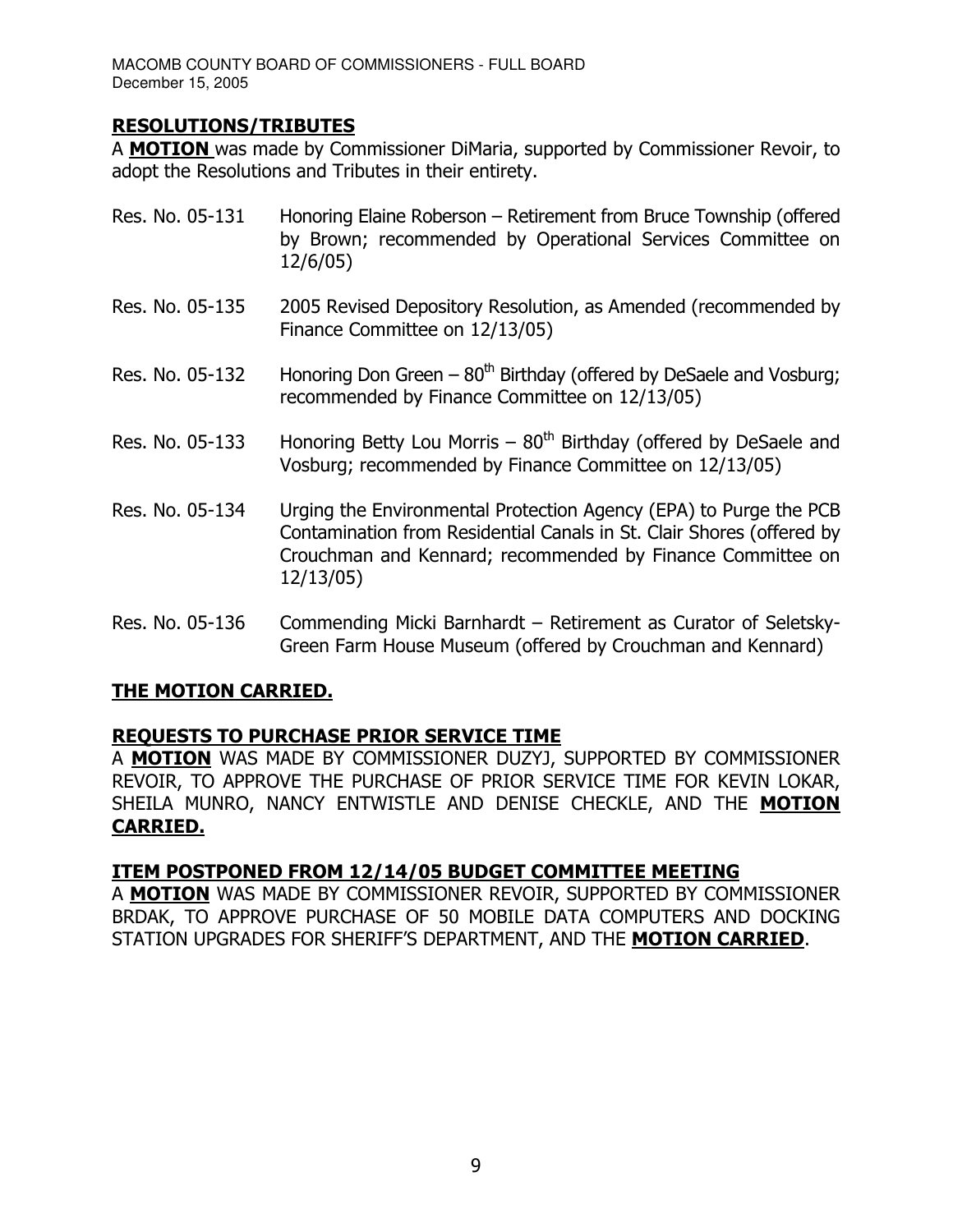## **ITEM WAIVED TO FULL BOARD BY PERSONNEL COMMITTEE CHAIRMAN**

A MOTION WAS MADE BY COMMISSIONER DI MARIA, SUPPORTED BY COMMISSIONER KOLAKOWSKI, TO APPROVE THE FOLLOWING ITEMS (14 a-q) IN THEIR ENTIRETY:

- a) Three Year Labor Agreement with UAW Local #412, Unit 55 (Senior Citizens)
- b) Three Year Labor Agreement with UAW Local #412, Unit 49
- Three Year Labor Agreement with UAW Local #412, Unit 39  $\mathsf{C}$
- Three Year Labor Agreement with UAW Local #412, Unit 75  $\mathsf{d}$
- e) Three Year Labor Agreement with Michigan Nurses Association, Unit I
- Three Year Labor Agreement with Macomb County Environmental Health Association f)
- $q)$ Three Year Labor Agreement with building Trades Association

## **THE MOTION CARRIED.**

#### **APPOINTMENTS**

#### **PARKS & RECREATION COMMISSION** a)

A MOTION WAS MADE BY COMMISSIONER FLYNN, SUPPORTED BY COMMISSIONER DESAELE, TO APPOINT (AS THE STATE STATUE REQUIRES AS NEIGHBORHOOD REPRESENTATIVE) TIMOTHY MALONE, TERM ENDING DECEMBER 31, 2008, AND THE **MOTION CARRIED.** 

#### **PARKS AND RECREATION COMMISSION - TWO REMAINING VACANCIES**

#### **ROLL CALL VOTE**

|                    | <b>DI CARO</b> | <b>DI MARIA</b> | <b>KRZEMINSKI</b> | <b>LUND</b> | <b>SAUGER</b> |
|--------------------|----------------|-----------------|-------------------|-------------|---------------|
| <b>BRANDENBURG</b> |                |                 |                   | X           | X             |
| <b>BRDAK</b>       |                | X               |                   |             | X             |
| <b>BROWN</b>       |                |                 |                   | X           | X             |
| <b>CROUCHMAN</b>   |                | X               |                   |             | X             |
| <b>DESAELE</b>     |                |                 |                   | X           | X             |
| DI MARIA           |                | X               |                   |             | X             |
| <b>DOHERTY</b>     |                | X               |                   |             | X             |
| <b>DUZYJ</b>       |                | X               |                   |             | X             |
| <b>FLYNN</b>       |                | X               |                   |             | X             |
| <b>GIBSON</b>      |                | X               |                   |             | X             |
| <b>GIELEGHEM</b>   |                | X               |                   |             | X             |
| <b>HAGGERTY</b>    | <b>ABSENT</b>  |                 |                   |             |               |
| <b>HILL</b>        | <b>ABSENT</b>  |                 |                   |             |               |
| <b>KENNARD</b>     |                | X               |                   |             | X             |
| <b>KOLAKOWSKI</b>  |                | Χ               |                   |             | X             |
| <b>LUND</b>        |                |                 |                   | X           | X             |
| <b>MIJAC</b>       |                | X               |                   |             | X             |
| <b>RENGERT</b>     |                |                 |                   | X           | X             |
| <b>REVOIR</b>      |                |                 |                   | Χ           | X             |
| <b>ROCCA</b>       |                |                 |                   | Χ           | X             |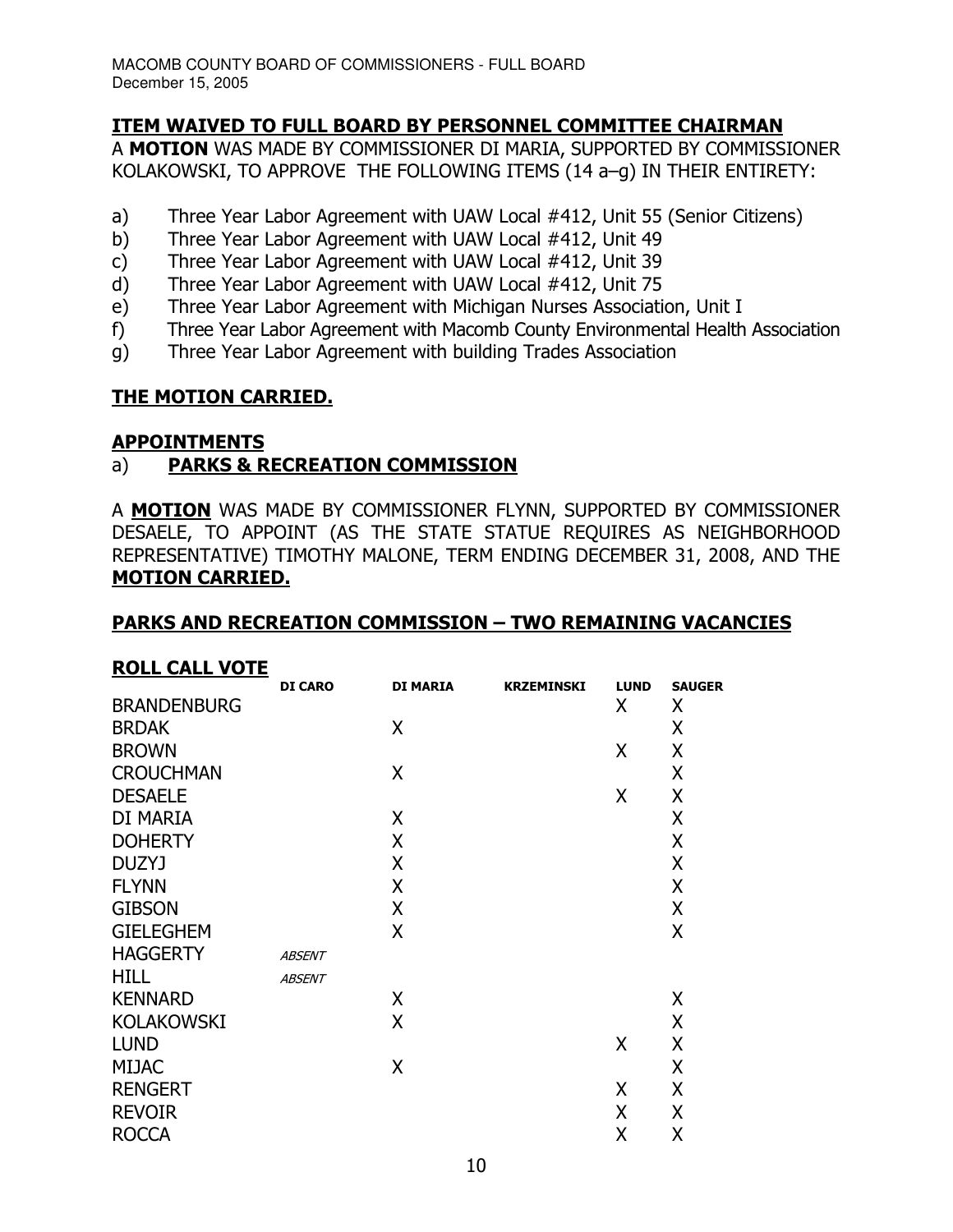| <b>SAUGER</b>      | x  |   |    |
|--------------------|----|---|----|
| <b>SLINDE</b>      | x  |   | x  |
| <b>SWITALKSI</b>   | x  |   | x  |
| <b>SZCZEPANSKI</b> |    | Χ |    |
| <b>VOSBURG</b>     |    | χ | x  |
| <b>WHITE</b>       | x  |   |    |
| <b>TOTAL</b>       | 15 | q | 23 |

#### <u>COMMISSIONERS' DIMARIA AND SAUGER APPOINTED TO THE PARKS AND</u> <u>RECREATION COMMISSION TERMS ENDING DECEMBER 31, 2008.</u>

#### b) <u>A</u> <u>REA AGENCY ON AGING 1-B</u> <u>MACOMB COUNTY OLDER ADULT REPRESENTATIVE (ONE DELEGATE)</u>

A **MOTION** WAS MADE BY COMMISSIONER SLINDE, SUPPORTED BY COMMISSIONER GIELEGHEM, TO APPOINT GERALD DeMAIRE AS OLDER ADULT REPRESENTATIVE DELEGATE - AREA AGENCY ON AGING 1-B TERM ENDING DECEMBER 31, 2008, AND THE **MOTION CARRIED.** 

## = - 9

A MOTION WAS MADE BY COMMISSIONER DIMARIA, SUPPORTED BY COMMISSIONER GIELEGHEM, TO APPOINT THE FOLLOWING TO THE BUILDING AUTHORITY WITH TERMS EXPIRING DECEMBER 31, 2007:

> Thomas Landa - Chairperson Martin J. Smith – Vice Chairperson Adam E. Nowakowski - Secretary Ted B. Wahby – Treasurer James E. McCarthy Grace M. Shore Hary T. Diehl

## <u>THE MOTION CARRIED.</u>

## d) CIVIL SERVICE COMMISSION (DEMOCRAT APPOINTMENT)

A **MOTION** WAS MADE BY COMMISSIONER BRANDENBURG, SUPPORTED BY COMMISSIONER REVOIR, TO APPOINT TO THE MACOMB COUNTY CIVIL SERVICE COMMISSION, DEMOCRAT APPOINTMENT, DIANE MCGEE TERM ENDING DECEMBER 31, 2011, AND THE <mark>MOTION CARRIED.</mark>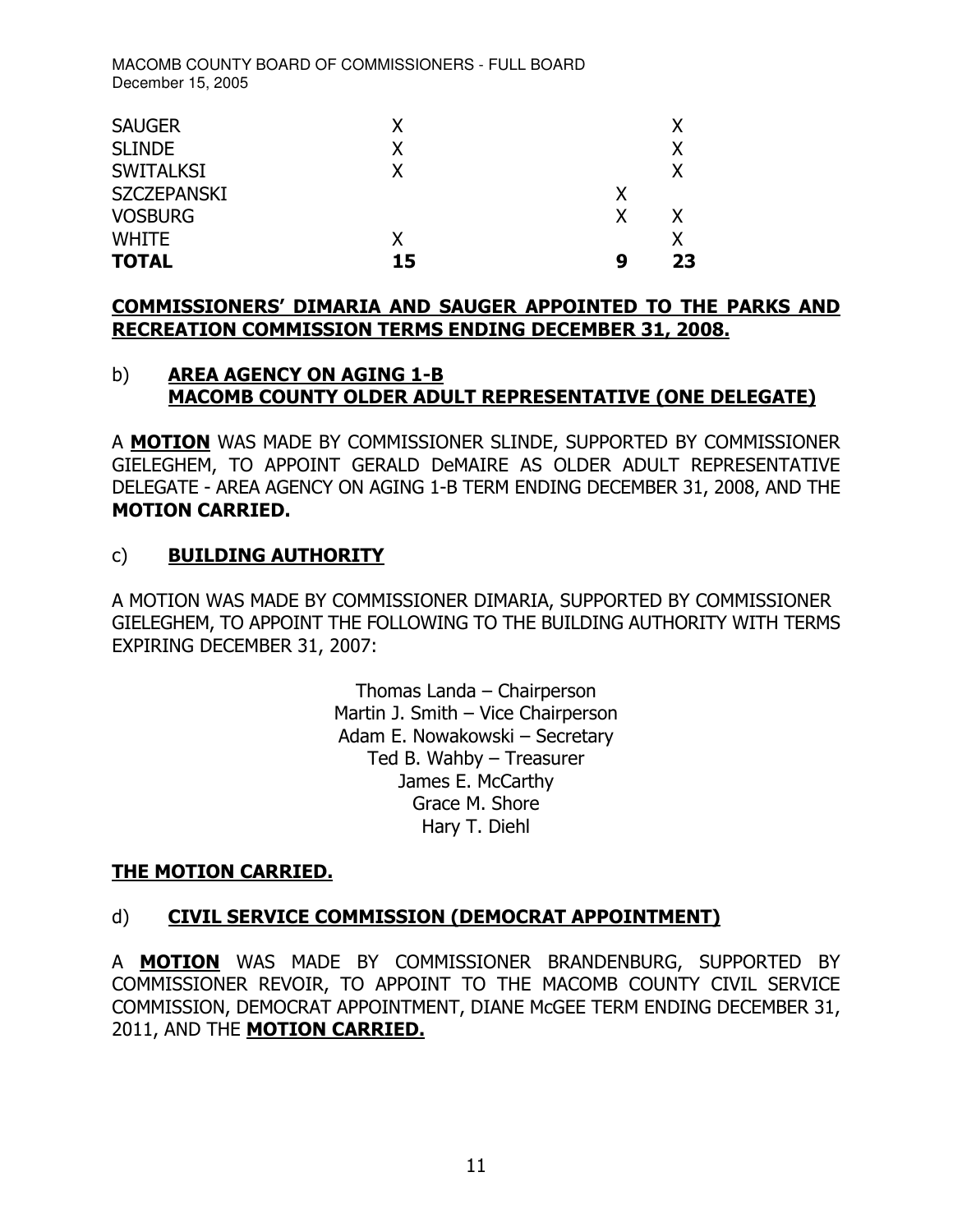## = 9 -- - 9 -

A MOTION WAS MADE BY COMMISSIONER DOHERTY, SUPPORTED BY COMMISSIONER ROCCA, TO REAPPOINT COMMISSIONER PEGGY KENNARD THROUGH DECEMBER 31, 2010, AND THE <mark>MOTION CARRIED.</mark>

#### f) PLANNING COMMISSION

## <u>ROLL CALL</u>

|                    | <b>BURDI</b>  | <b>CALKA</b> | <b>KRESS</b> | <b>KUSS</b> | <b>PETERSON</b> |
|--------------------|---------------|--------------|--------------|-------------|-----------------|
| <b>BRANDENBURG</b> | χ             | Χ            | χ            | Χ           |                 |
| <b>BRDAK</b>       | X             | Χ            |              | Χ           | Χ               |
| <b>BROWN</b>       |               | X            |              | X           |                 |
| <b>CROUCHMAN</b>   |               |              |              | X           |                 |
| <b>DESAELE</b>     | Χ             | Χ            |              | X           |                 |
| DI MARIA           | χ             | Χ            |              | X           | Χ               |
| <b>DOHERTY</b>     | χ             | X            |              | X           | X               |
| <b>DUZYJ</b>       | X             | X            |              | X           | X               |
| <b>FLYNN</b>       | Χ             | X            |              | X           | Χ               |
| <b>GIBSON</b>      | Χ             | Χ            |              | X           | Χ               |
| <b>GIELEGHEM</b>   | X             | X            |              | X           | Χ               |
| <b>HAGGERTY</b>    | <b>ABSENT</b> |              |              |             |                 |
| <b>HILL</b>        | <b>ABSENT</b> |              |              |             |                 |
| <b>KENNARD</b>     | Χ             | χ            |              | Χ           | Χ               |
| <b>KOLAKOWSKI</b>  | X             | X            |              | X           | Χ               |
| <b>LUND</b>        | χ             | X            |              | X           |                 |
| <b>MIJAC</b>       | Χ             | Χ            |              |             | X               |
| <b>RENGERT</b>     |               | X            | Χ            | Χ           |                 |
| <b>REVOIR</b>      | X             |              | Χ            | X           |                 |
| <b>ROCCA</b>       | χ             | χ            | X            | X           |                 |
| <b>SAUGER</b>      | Χ             | Χ            |              | Χ           | Χ               |
| <b>SLINDE</b>      | Χ             | X            |              | X           | Χ               |
| <b>SWITALSKI</b>   | Χ             | X            |              | X           | X               |
| <b>SZCZEPANSKI</b> | Χ             | Χ            |              | Χ           |                 |
| <b>VOSBURG</b>     |               | X            | Χ            | X           |                 |
| <b>WHITE</b>       | X             | X            |              | X           | Χ               |
| <b>TOTAL</b>       | 20            | 22           | 5            | 23          | 15              |

## <u>LOUIS BURDI, BERNARD CALKA, ELMER KUSS AND WILLIAM PETERSON</u> <u>APPOINTED TO THE PLANNING COMMISSION TERMS ENDING DECEMBER 31,</u> 2008.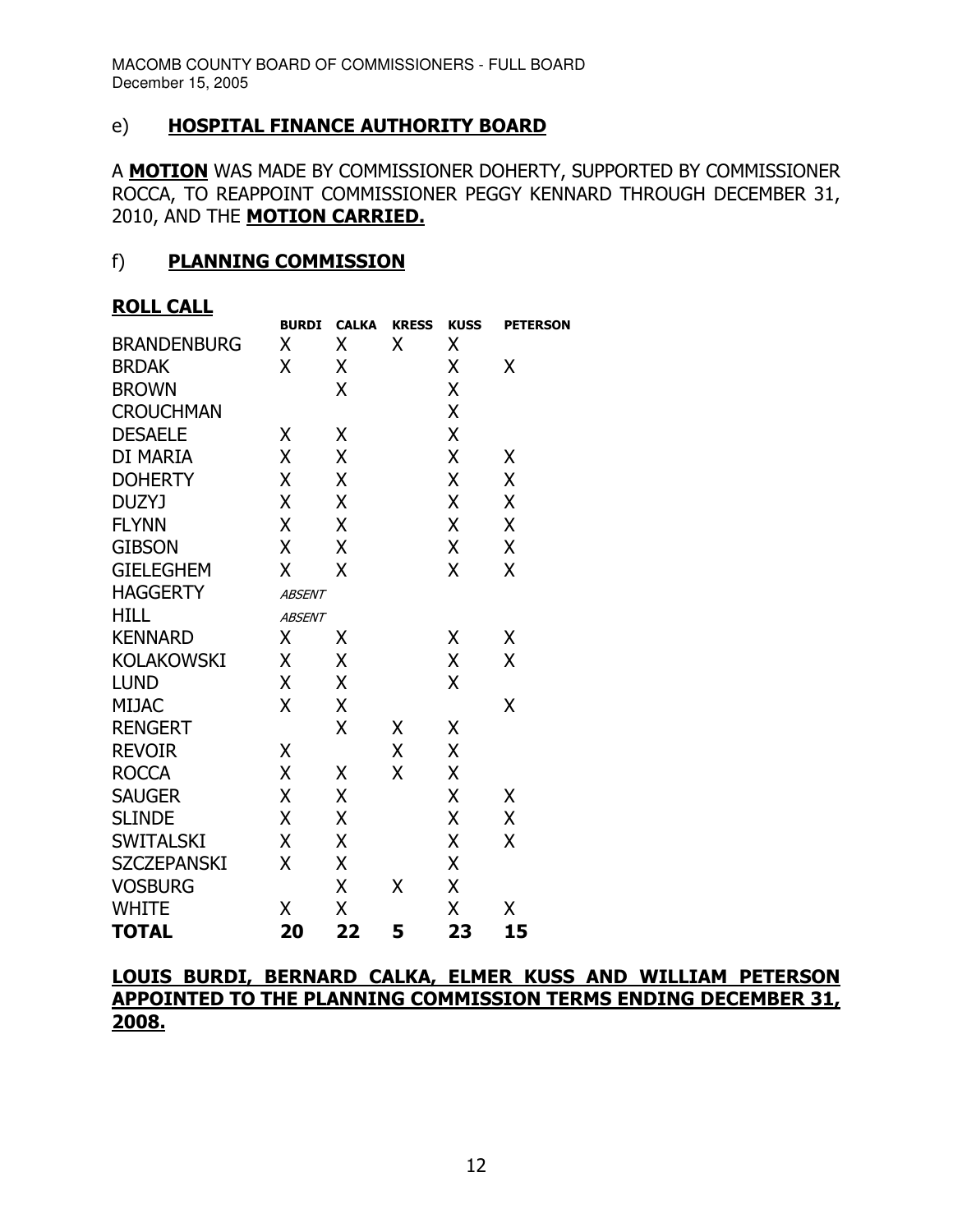## #= ?- - -

A **MOTION** WAS MADE BY COMMISSIONER SLINDE, SUPPORTED BY COMMISSIONER DESAELE, TO APPOINT GERALD DE MAIRE, THOMAS MORLEY AND ROY SCHWARK TO THE MACOMB COUNTY WATER QUALITY BOARD TERMS ENDING DECEMBER 31, 2008, AND THE <mark>MOTION CARRIED.</mark>

#### $h)$ <u>LIBRARY BOARD</u>

#### <u>ROLL CALL</u>

|                    | BRANDENBURG   | <b>SWITALSKI</b> |
|--------------------|---------------|------------------|
| <b>BRANDENBURG</b> | X             |                  |
| <b>BRDAK</b>       |               | X                |
| <b>BROWN</b>       | Χ             |                  |
| <b>CROUCHMAN</b>   |               | Χ                |
| <b>DESAELE</b>     | X             |                  |
| DI MARIA           |               | X                |
| <b>DOHERTY</b>     |               | X                |
| <b>DUZYJ</b>       |               | X                |
| <b>FLYNN</b>       |               | X                |
| <b>GIBSON</b>      |               | X                |
| <b>GIELEGHEM</b>   |               | X                |
| <b>HAGGERTY</b>    | <b>ABSENT</b> |                  |
| <b>HILL</b>        | <b>ABSENT</b> |                  |
| <b>KENNARD</b>     |               | Χ                |
| <b>KOLAKOWSKI</b>  |               | X                |
| LUND               | X             |                  |
| <b>MIJAC</b>       |               | X                |
| <b>RENGERT</b>     | Χ             |                  |
| <b>REVOIR</b>      | X             |                  |
| <b>ROCCA</b>       | X             |                  |
| <b>SAUGER</b>      |               | X                |
| <b>SLINDE</b>      |               | X                |
| <b>SWITALSKI</b>   |               | X                |
| <b>SZCZEPANSKI</b> | Χ             |                  |
| <b>VOSBURG</b>     | X             |                  |
| <b>WHITE</b>       |               | Χ                |
| <b>TOTAL</b>       | 9             | 15               |

## <u>JON SWITALSKI APPOINTED TO THE MACOMB COUNTY LIBRARY BOARD TERM</u> **ENDING DECEMBER 31, 2010.**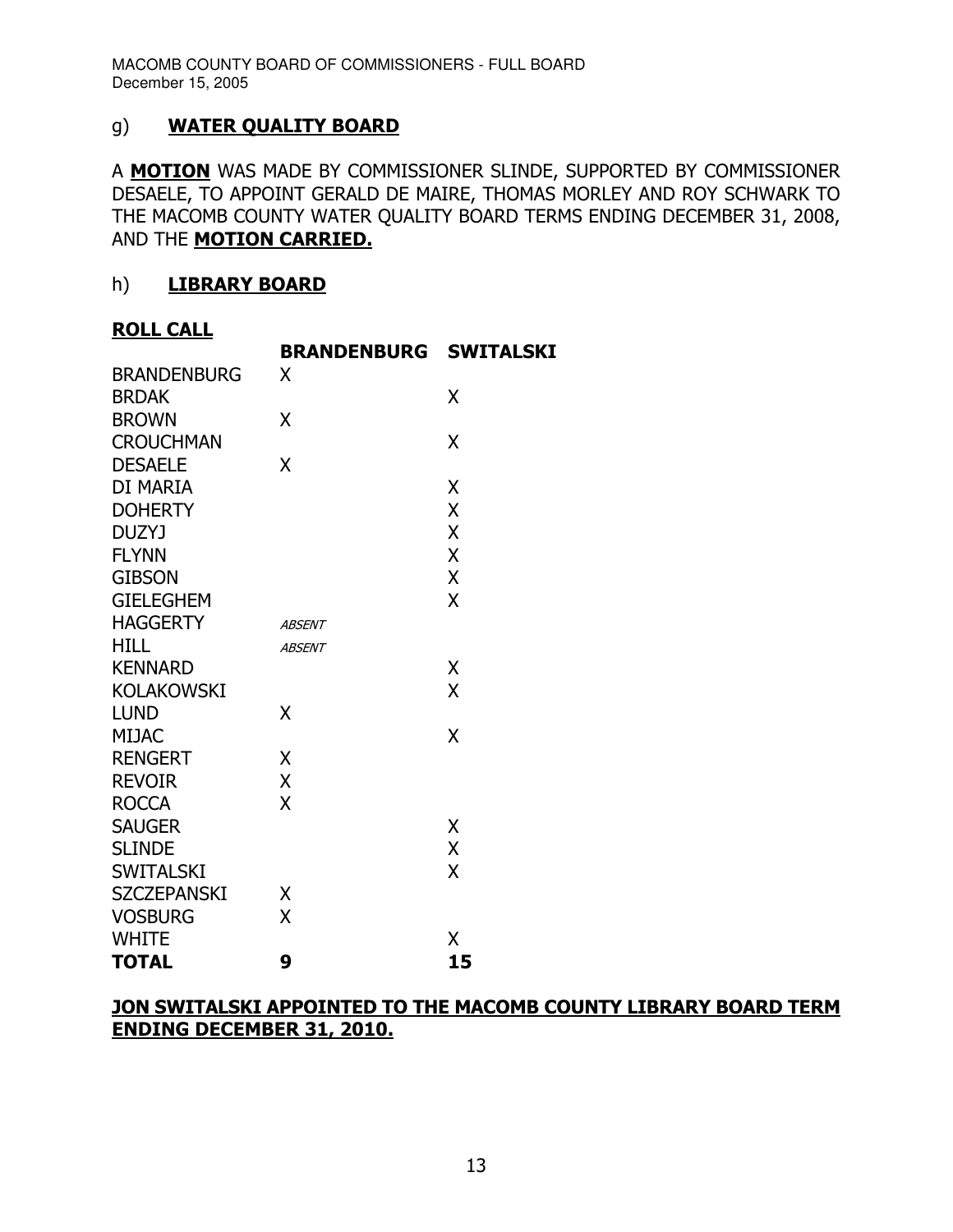#### **NEW BUSINESS**

Commissioner Revoir announced the Winners of the "Eliminate Waste in the Budget" contest. There was a four way tie so the \$200.00 prize will be split at \$50.00 a person. Their suggestion was to reduce costs by energy conservation  $-$  dialing down.

> Jo Ann Rottenbucher, Circuit Court Probation Phyllis Langdon, Register of Deeds Donna Bayer, Register of Deeds Martha Jarvis, Health Department

Commissioner Rengert announced two of the applicant's for Parks and Recreation Commission are both well qualified and would like them considered in future appointments Salvatore DiCaro and Roger Krzeminski.

Commissioner Brandenburg thanked everyone who voted for her on the appointment for the Library Board. Feels the board may be able to save money on gasoline by purchasing from other places, possibly Costco or Sam's Club.

Commissioner Sauger, on behalf the Sheriff Hackel, indicated the calendars from the sheriff were paid for completely by the adds incorporated in the calendar. No tax payer money was used.

Chair White wished everyone and their families a very Peaceful and Merry Christmas.

#### **PUBLIC PARTICIPATION**

#### Pastor D. L. Bradley, 22645 Quinn Road, Clinton Township

Spoke regarding the ombudsman position, racism and the continued problems within the county.

#### James Goldwater, 19346 Brandt, Roseville

Questioned why the meetings are not televised. Feels there should be more open government within the county.

#### Diane McGee, 153 S. Highland, Mt. Clemens

Thanked the Board for her appointment to the Macomb County Civil Service Commission.

#### **Donald Lobsinger, St. Clair Shores**

Continued his comments from the first public participation.

## **ROLL CALL ATTENDANCE**

| Andrey Duzyj       | District 1 |
|--------------------|------------|
| Marvin E. Sauger   | District 2 |
| Phillip A. DiMaria | District 3 |
| Jon Switalski      | District 4 |
| Susan L. Doherty   | District 5 |
| Joan Flynn         | District 6 |
|                    | - -        |